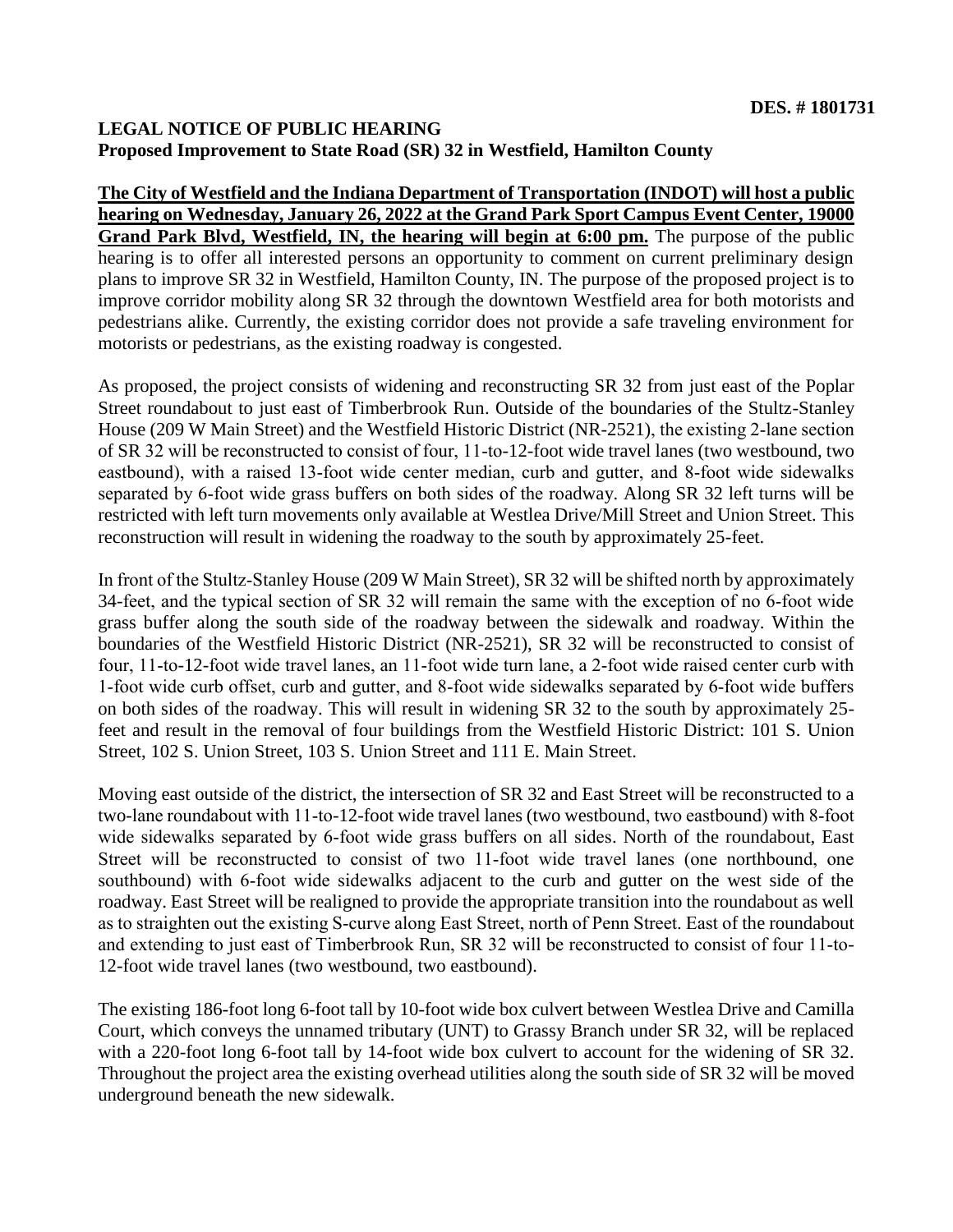The Maintenance of Traffic (MOT) plan for the project is proposed as phased construction that will maintain at least one-lane of traffic in each direction during construction. Closure of Union Street and East Street will be required during certain phases of the project. Union Street traffic would be detoured utilizing 181st Street, Wheeler Road/Westfield Park Road, and 169th Street. East Street traffic would be detoured utilizing 181st Street, Wheeler Road, 186th Street, and Grassy Branch Road. Pedestrian detours will be provided during each phase of construction to route pedestrians around the various construction areas. A full closure of SR 32 is currently being evaluated to determine if it would minimize the construction timeline, as well as reduce costs. If a full closure of SR 32 is determined to be the preferred MOT, the public will be notified of the revised MOT. Access to all properties within and adjacent to the project limits will be maintained at all times during project construction.

The project will require approximately 3.34 acres of permanent right-of-way (ROW) and 1.62 acres of temporary ROW from residential and commercial properties. The project will result in the relocation of thirteen buildings. State and local funds are proposed to be used for construction of this project. INDOT has determined a Finding of No Significant Impact to the natural environment for this project. An Environmental Assessment (EA) has been prepared for the project. This document and project information can be mailed upon request. The environmental documentation and preliminary design information is available to view prior at the following locations:

- 1. Westfield City Hall, 130 Penn Street, Westfield, IN 46074
- 2. American Structurepoint, Inc. website: [www.structurepointpublic.com/sr32westfield](http://www.structurepointpublic.com/sr32westfield)

Project information, including the hearing presentation, will be available on-line via the American Structurepoint, Inc. website [\(www.structurepointpublic.com/sr32westfield\)](http://www.structurepointpublic.com/sr32westfield).

## Attendees are advised that face coverings and adherence to CDC guidelines for social distancing are recommended.

Public statements for the record will be taken as part of the public hearing procedure. All verbal statements recorded during the public hearing and all written comments submitted prior to, during and for a period of two (2) weeks following the hearing date, will be evaluated, considered and addressed in subsequent environmental documentation. Written comments may be submitted prior to the public hearing and within the comment period to: Sarah Everhart, at American Structurepoint, Inc., 9025 River Road, Suite 200, Indianapolis, Indiana 46240. E-mail: [severhart@structurepoint.com.](mailto:severhart@structurepoint.com) **The City of Westfield and INDOT respectfully request comments be submitted by February 10, 2022.**

With advance notice, the City of Westfield will provide accommodations for persons with disabilities with regards to participation and access to project information as part of the hearings process including arranging auxiliary aids, interpretation services for the hearing impaired, services for the sight impaired and other services as needed. In addition, the City of Westfield will provide accommodations for persons of Limited English Proficiency (LEP) requiring auxiliary aids including language interpretation services and document conversion. Should accommodation be required please contact Sarah Everhart, American Structurepoint, Inc., 9025 River Road, Suite 200, Indianapolis, Indiana 46240. E-mail: [severhart@structurepoint.com.](mailto:severhart@structurepoint.com)

**In the event of inclement weather resulting in hazardous driving conditions, please check the project website at [www.structurepointpublic.som/sr32westfield](http://www.structurepointpublic.som/sr32westfield) or call Sarah Everhart, American Structurepoint Inc., at 317-547-5580 to learn of any postponement of the public hearing. If the public hearing is postponed due to inclement weather, it will be rescheduled for Wednesday, February 9th at 6:00 pm.**